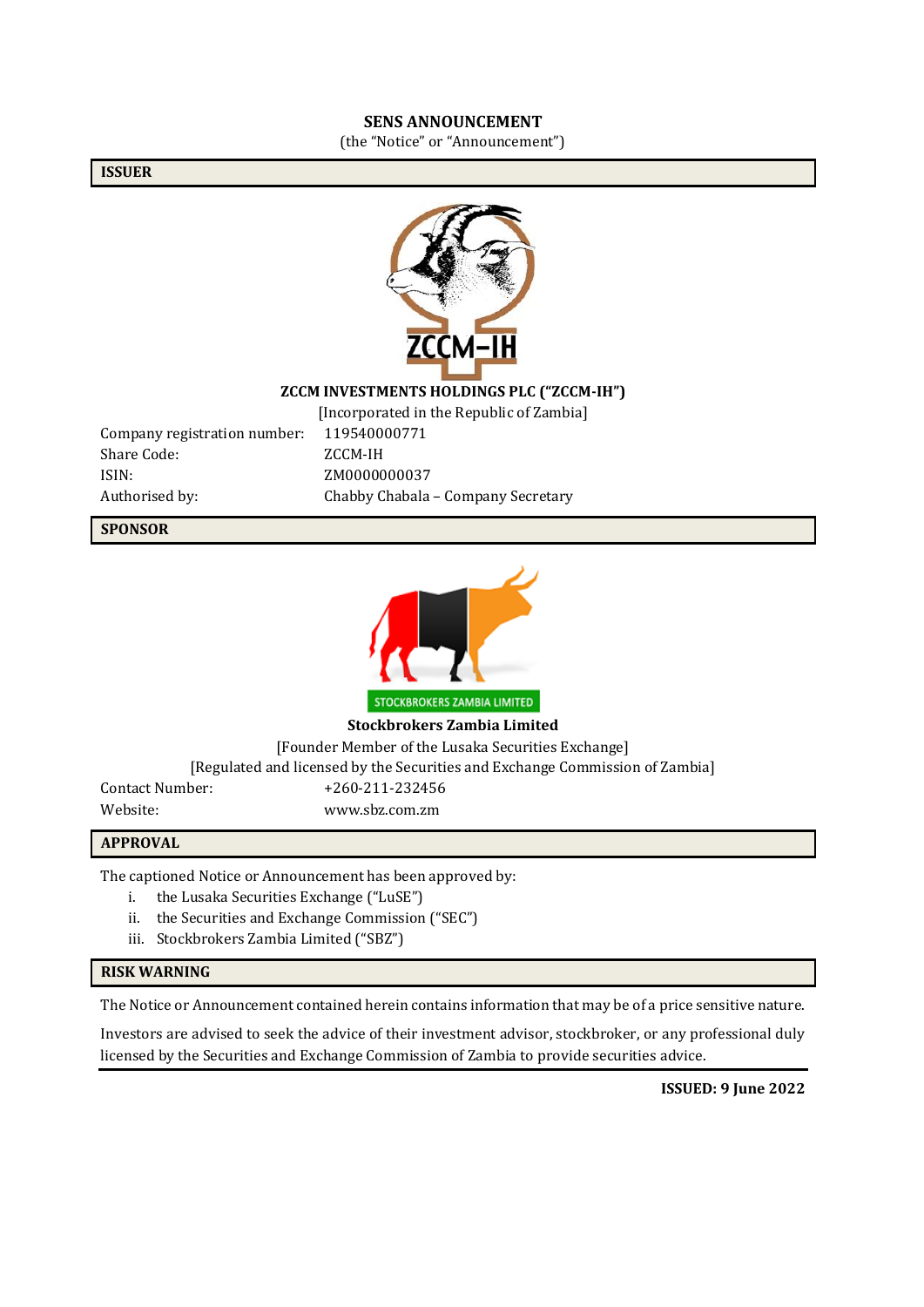

# **ZCCM INVESTMENTS HOLDINGS PLC**

[Incorporated in the Republic of Zambia] Company registration number: 771 Share Code: ZCCM-IH ISIN: ZM0000000037 ["ZCCM-IH" or "the Company"]

## **FURTHER CAUTIONARY ANNOUNCEMENT**

Shareholders of ZCCM Investments Holdings Plc ("**ZCCM-IH**") are referred to the announcement dated 23 May 2019 concerning ZCCM-IH filing a petition in the High Court of Zambia for the winding up of Konkola Copper Mines PLC ("**KCM**") on 21 May 2019 (the "**Petition**") and the appointment by the Court of Mr. Milingo Lungu as provisional liquidator of KCM (the "**Provisional Liquidator**") and to the announcement dated 23 June 2021 regarding ZCCM-IH's application for leave to appeal against the decision of the Court of appeal which stayed the liquidation proceedings and referred the parties to Arbitration.

Shareholders are also referred to the announcement regarding the fact that ZCCM-IH had appealed against the said decision of the Court of Appeal to the Supreme Court on 7 September 2021. ZCCM-IH wishes to inform the market that the Supreme Court in a Ruling dated 22 March 2022 declined to hear the appeal. The decision was based on the fact that the matters that ZCCM-IH sought to have the Supreme Court hear and determine had already been dealt with in the Partial Final Award delivered on 7 July 2021 in Arbitration. By the Ruling of the Supreme Court, the Court of Appeal's decision staying the liquidation proceedings and referring the parties to Arbitration remains unvacated.

Shareholders are also informed that on 17 March 2022, Mr. Milingo Lungu, resigned as Provisional Liquidator. Mrs. Natasha Kalimukwa, the Official Receiver who had assumed the role of Provisional Liquidator by operation of law has since been replaced by Ms. Celine Meena Nair who was appointed acting Official Receiver on 8th May 2022.

ZCCM-IH will provide details on this matter in due course.

In the meantime, Shareholders of ZCCM-IH are advised to exercise caution when dealing in securities of the Company until further information is published.

**By Order of the Board** 

**Chabby Chabala Company Secretary**